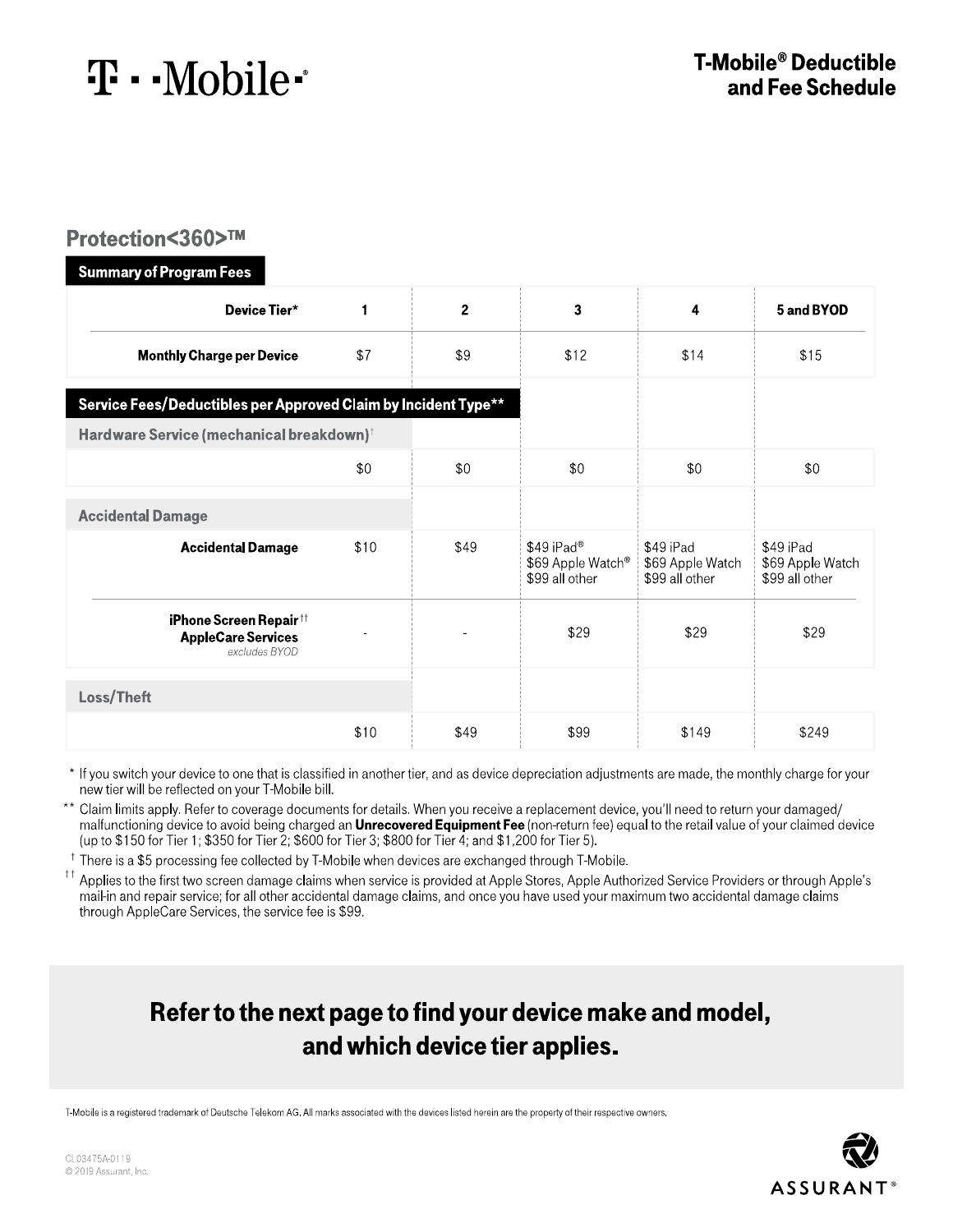

# T · · Mobile ·

## T-Mobile ® Deductible and Fee Schedule

| <b>Alcatel</b>                                                                                                                                                                                              | Tier |
|-------------------------------------------------------------------------------------------------------------------------------------------------------------------------------------------------------------|------|
| 3T <sub>8</sub><br>665<br>768<br>A30<br>Aspire<br>Evolve<br>Fierce XL<br>Fierce, Fierce 2, Fierce 4<br><b>GO FLIP</b><br><b>LINKZONE</b><br>Pixi 7<br>POP <sub>7</sub><br>POP Astro<br><b>REVVL</b><br>Soul | 1    |
| <b>IDOL 4S</b>                                                                                                                                                                                              | 3    |

| <b>Apple</b>                                                                                                                                                   | Tier |
|----------------------------------------------------------------------------------------------------------------------------------------------------------------|------|
| iPad<br>iPad Air 2<br>iPad Mini, iPad Mini 2, iPad Mini 4<br>iPhone 4, iPhone 4s<br>iPhone 5, iPhone 5c, iPhone 5s<br>iPhone 6s<br>iPhone SE<br>Watch Series 3 | 3    |
| iPad Air<br>iPad Mini 3<br>iPad Pro 9.7<br>iPhone 6<br>iPhone 6s Plus<br>iPhone 7, iPhone 7 Plus<br>Watch Series 4                                             | 4    |
| iPad Pro 10.5-inch<br>iPad Pro 11-inch<br>iPad Pro 12.9-inch<br>iPhone 6 Plus<br>iPhone 8, iPhone 8 Plus<br>iPhone X<br>iPhone XR<br>iPhone XS. iPhone XS MAX  | 5    |
| ASUS                                                                                                                                                           | Tier |

| <b>ASUS</b>    | Tier |
|----------------|------|
| Google Nexus 7 |      |

| <b>BlackBerry</b>                                                         | Tier |
|---------------------------------------------------------------------------|------|
| 7100T, 7105T<br>7230, 7290<br>8120, 8520<br>9780 Bold<br>Classic<br>Curve | 2    |
| 9700 Bold                                                                 |      |

| <b>BlackBerry</b>                            | Tier                   |
|----------------------------------------------|------------------------|
| 9810, 9900<br>Q10<br>Z <sub>10</sub>         | 3                      |
| Priv                                         | $\overline{4}$         |
| Coolpad                                      | Tier                   |
| Catalyst<br>Defiant<br>Rogue<br>Snap<br>Surf | 1                      |
| <b>REVVL Plus</b>                            | $\overline{c}$         |
| <b>Dell</b><br>Streak 7                      | Tier<br>$\overline{c}$ |
|                                              |                        |
| <b>Ericsson</b>                              | Tier                   |
| World                                        | 1                      |

| <b>GARMIN</b> | Tier |
|---------------|------|
| Garminfone    |      |
|               |      |
| <b>GEOTAB</b> | Tier |
| SyncUP FLEET  |      |

| Google                  | Tier |
|-------------------------|------|
| Pixel 3a<br>Pixel 3a XL | 3    |
| Pixel 3<br>Pixel 3 XL   |      |

| <b>HTC</b>                                                                                                                                             | Tier           |
|--------------------------------------------------------------------------------------------------------------------------------------------------------|----------------|
| Desire                                                                                                                                                 |                |
| Amaze 4G<br>Dash 3G<br>G2<br>HD2, HD7<br>life<br>myTouch 3G 1.2, myTouch 3G slide<br>myTouch 4G<br>One M9<br>One S<br>Radar 4G<br>Shadow<br>Wildfire S | $\overline{c}$ |
| 10<br>Flyer<br>myTouch<br>myTouch 4G Slide<br>One<br>Sensation 4G<br>Windows Phone 8X                                                                  | 3              |

| <b>Huawei</b>                                                       | Tier |
|---------------------------------------------------------------------|------|
| Comet<br>Prism, Prism II<br>Sonic 4G<br>Summit<br>Tap<br>webConnect |      |
| myTouch                                                             | 2    |
| S7 PRO                                                              | 3    |

| Kyocera                    | Tier |
|----------------------------|------|
| Hydro WAVE<br>Rally        |      |
| DuraForce PRO, DuraForceXD |      |

| LG                                                                                                                                                                                                                                   | Tier           |
|--------------------------------------------------------------------------------------------------------------------------------------------------------------------------------------------------------------------------------------|----------------|
| 450<br>Aristo<br>Aristo 2 PLUS<br>dLite<br>GS170<br>K7, K10<br>K20 Plus<br>Leon<br>Optimus L90<br>Sentio                                                                                                                             | 1              |
| DoublePlay<br>G Pad F 8.0<br>G Pad X2 8.0, G Pad X2 8.0 Plus<br>G Pad X 8.0<br>G Stylo<br>G <sub>2</sub><br>G <sub>2</sub> x<br>K30<br>Lion<br>myTouch<br>Optimus F3, F3Q, F6, L9, T<br>Stylo 2 PLUS, Stylo 3 PLUS<br>Stylo 4<br>V20 | $\overline{c}$ |
| G3, G5, G6<br>G-Slate<br>Nexus 4, Nexus 5<br>P Plus<br>$Q7+$                                                                                                                                                                         | 3              |
| G Flex<br>G7<br>G8<br>V30                                                                                                                                                                                                            | $\overline{4}$ |
| V10<br>$V30+$                                                                                                                                                                                                                        | 5              |

Please note: If you switch your device to one that is classified in another tier, the monthly charge for your new tier will be reflected on your T-Mobile bill.

T-Mobile is a registered trademark of Deutsche Telekom AG. All marks associated with the devices listed herein are the property of their respective owners.

CL03475E-WEB-0719 © 2019 Assurant, Inc.